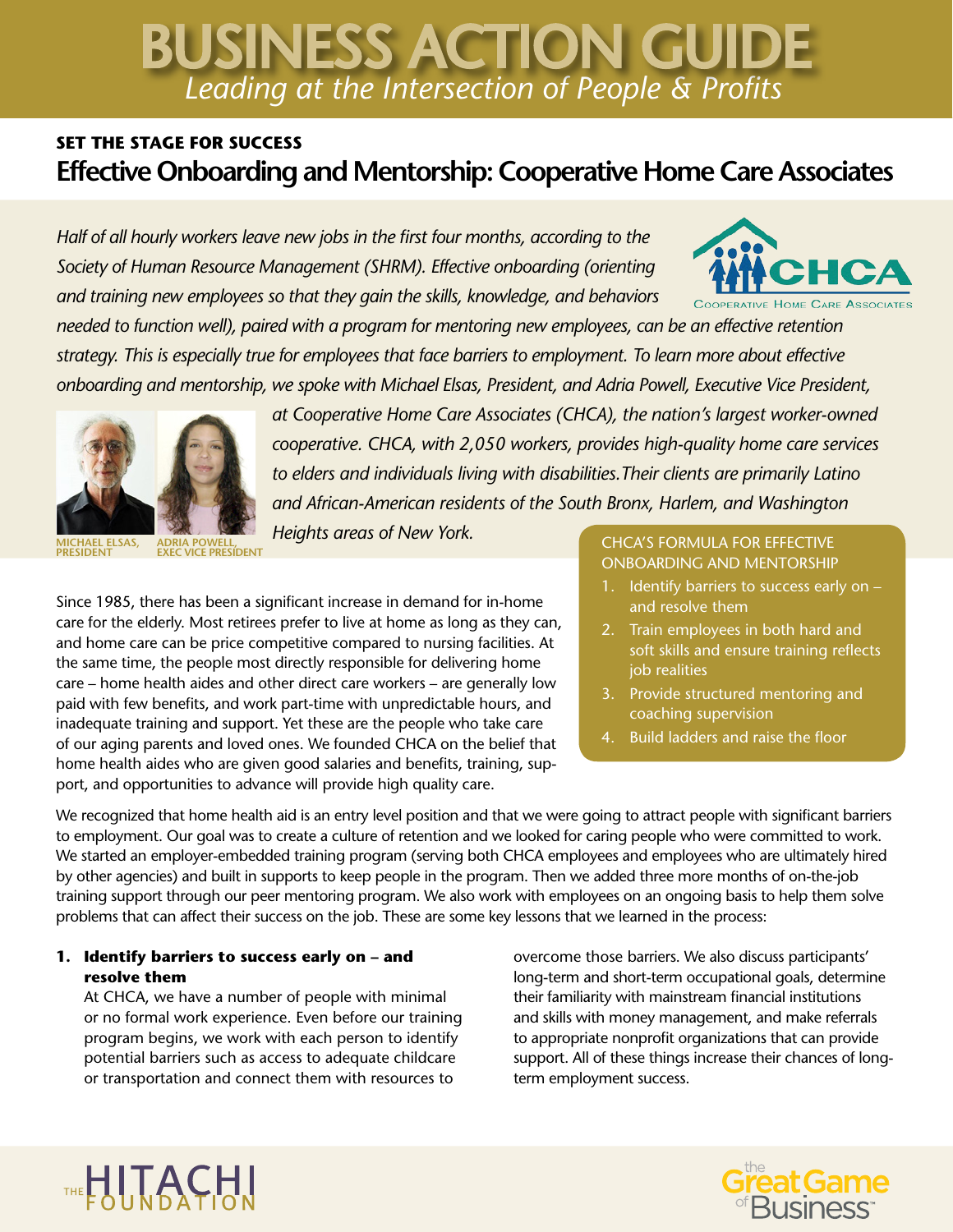

#### **2. Train employees in both hard and soft skills and ensure training reflects job realities**

The legal requirement for home care workers is just two weeks of clinical training before they start working with patients. We double that. We find that more training is effective in preparing people to work with a very vulnerable population. Before they start work, CHCA employees undergo a four-week training that teaches them both clinical and non-clinical skills such as team-building, respecting differences (such as race, class, language, and religion), and effective communication.

The training also prepares people for the challenges they may encounter onsite. We take a situational approach and do role plays to practice. These scenarios can range from a client who doesn't want to go to bed to a son dealing drugs in the back room. We can't predict what folks will walk into, but we can give them the skills to handle it. Home care work is often described as a "low-skill" job, but in our experience, that is far from the case.

Graduates of the training program receive dual certification as a Certified Home Health Aide and Personal Care Assistant, with guaranteed employment through CHCA. We are fortunate to be large enough to support our own in-house training program, which requires a certain scale of business – around 500 or more employees. This approach works well for us because recruitment, selection, training, support, and retention all build on each other.

#### **3. Provide structured mentoring and coaching supervision**

All new CHCA employees are assigned a peer mentor to support them during their training and throughout their first three months of employment. During this time, new employees receive calls every week from a peer mentor asking about any challenges they experienced and offering advice or referrals to other organizational resources. Mentors go into the field to support trainees and employees in the client's home, and are also available to all employees when they confront a particularly challenging personal or professional situation.

#### COOPERATIVE HOME CARE ASSOCIATES MISSION

Together, we strive to achieve the following goals:

- To provide reliable, high-quality home health care services for those who are elderly, chronically ill, or living with disabilities;
- To offer the highest possible salaries and benefits while building a profitable worker-owned company; and
- To give workers opportunities to learn and grow as members of a health care team.

Peer mentors are experienced home health aides. We have 12 Level I mentors who also work part-time as home health aides and make phone calls from home, and six Level II mentors who spend their time mentoring about 100 employees per year, including visiting employees onsite to see how it's going. Thanks to their experience, mentors can also help resolve some of the challenging situations that may arise.

In addition to the mentorship program, we intentionally train supervisors to be coaches rather than disciplinarians in order to help employees learn and improve. We also provide frequent opportunities for employees to gather for peer exchanges, problem-solving sessions, and additional clinical skills training. All of these structures give employees ways to deal with any problems they may encounter, which increases retention.